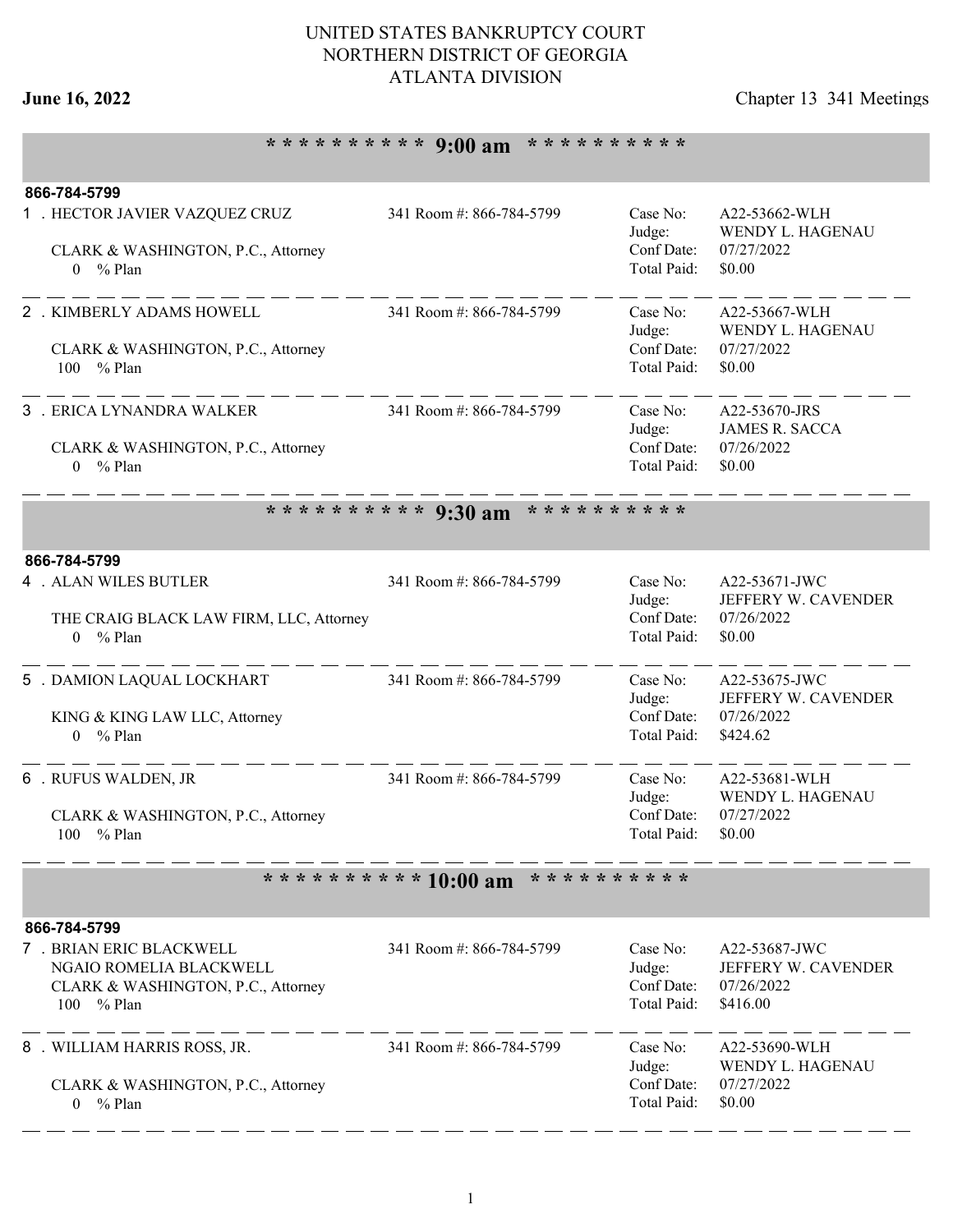## UNITED STATES BANKRUPTCY COURT NORTHERN DISTRICT OF GEORGIA ATLANTA DIVISION

| June 16, 2022 | Chapter 13 341 Meetings |
|---------------|-------------------------|
|---------------|-------------------------|

| 9 . MAURICE MCCLUSKY, JR<br>CLARK & WASHINGTON, P.C., Attorney<br>$0 \frac{9}{6}$ Plan           | 341 Room #: 866-784-5799                   | Case No:<br>Judge:<br>Conf Date:<br>Total Paid:   | A22-53692-WLH<br>WENDY L. HAGENAU<br>07/27/2022<br>\$0.00      |  |  |  |  |
|--------------------------------------------------------------------------------------------------|--------------------------------------------|---------------------------------------------------|----------------------------------------------------------------|--|--|--|--|
|                                                                                                  | ********** 10:30 am<br>* * * * * * * * * * |                                                   |                                                                |  |  |  |  |
| 866-784-5799                                                                                     |                                            |                                                   |                                                                |  |  |  |  |
| 10. CHARLES EUGENE FALLAW<br>LIMBOCKER LAW FIRM, LLC, Attorney<br>100 % Plan                     | 341 Room #: 866-784-5799                   | Case No:<br>Judge:<br>Conf Date:<br>Total Paid:   | A22-53688-WLH<br>WENDY L. HAGENAU<br>07/27/2022<br>\$0.00      |  |  |  |  |
| 11. REGINA TAMIQUA RICHARDSON<br>R. JEFFREY FIELD & ASSOCIATES, Attorney<br>$0 \frac{9}{6}$ Plan | 341 Room #: 866-784-5799                   | Case No:<br>Judge:<br>Conf Date:<br>Total Paid:   | A22-53694-JWC<br>JEFFERY W. CAVENDER<br>07/26/2022<br>\$0.00   |  |  |  |  |
| 12. LEOLA LENNETA BROWN<br>THE SEMRAD LAW FIRM, LLC, Attorney<br>$0 \frac{9}{6}$ Plan            | 341 Room #: 866-784-5799                   | Case No:<br>Judge:<br>Conf Date:<br>Total Paid:   | A22-53701-JWC<br>JEFFERY W. CAVENDER<br>07/26/2022<br>\$0.00   |  |  |  |  |
|                                                                                                  | ********** 11:00 am<br>* * * * * * * * * * |                                                   |                                                                |  |  |  |  |
| 866-784-5799                                                                                     |                                            |                                                   |                                                                |  |  |  |  |
| 13. MONTANYA DENEEN WARD<br>THE SEMRAD LAW FIRM, LLC, Attorney<br>% Plan<br>100                  | 341 Room #: 866-784-5799                   | Case No:<br>Judge:<br>Conf Date:<br>Total Paid:   | A22-53705-WLH<br>WENDY L. HAGENAU<br>07/27/2022<br>\$0.00      |  |  |  |  |
| <b>14. JUSTIN ALLEN WHITMER</b><br>THE CRAIG BLACK LAW FIRM, LLC, Attorney<br>100 % Plan         | 341 Room #: 866-784-5799                   | Case No:<br>Judge:<br>$Conf$ Date:<br>Total Paid: | A22-53709-JWC<br>JEFFERY W. CAVENDER<br>07/26/2022<br>\$0.00   |  |  |  |  |
| ---------<br>15. SABRINA K FRANKLIN-RILEY<br>DEIGHAN LAW LLC, Attorney<br>$0 \frac{9}{6}$ Plan   | 341 Room #: 866-784-5799                   | Case No:<br>Judge:<br>Conf Date:<br>Total Paid:   | A22-53716-JWC<br>JEFFERY W. CAVENDER<br>07/26/2022<br>\$595.00 |  |  |  |  |
| ********** 11:30 am Resets<br>* * * * * * * * *                                                  |                                            |                                                   |                                                                |  |  |  |  |
| 866-784-5799                                                                                     |                                            |                                                   |                                                                |  |  |  |  |
| <b>16. LEROY JAMES BROWN</b><br>THE SEMRAD LAW FIRM, LLC, Attorney<br>$0 \frac{9}{6}$ Plan       | 341 Room #: 866-784-5799                   | Case No:<br>Judge:<br>Conf Date:<br>Total Paid:   | A22-53413-WLH<br>WENDY L. HAGENAU<br>07/20/2022<br>\$0.00      |  |  |  |  |

- - - - - - - - - - - - - - - -

 $-$ 

 $-$ 

- -

- -